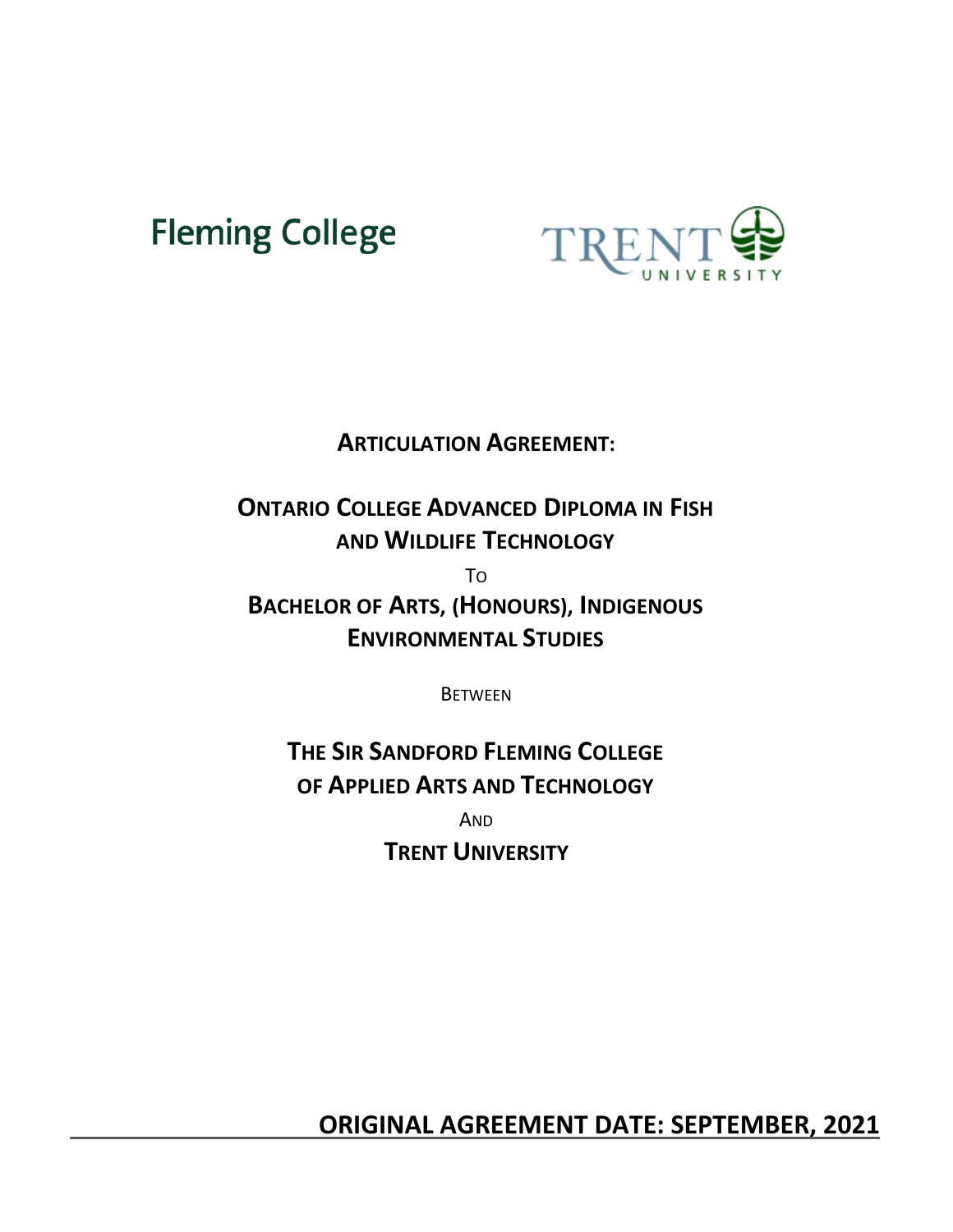# **The Sir Sandford Fleming College of Applied Arts and Technology's**

Ontario College Advanced Diploma in Fish and Wildlife Technology

to

# **Trent University's**

Bachelor of Arts (Honours), Indigenous Environmental Studies

This agreement establishes the principles, guidelines and procedures governing admission and assessment of selected qualified students to enter Trent University on an advanced standing basis, subsequent to the successful completion of the Ontario College Advanced Diploma in Fish and Wildlife Technology at The Sir Sandford Fleming College of Applied Arts and Technology (Fleming College).

# **1. PURPOSE**

1.1. The purpose of this agreement is to provide qualified graduates of Fleming College's Fish and Wildlife Technology Advanced Diploma program with a seamless option for continuing their education in the Indigenous Environmental Studies degree program at Trent University.

## **2. ROLES AND RESPONSIBILITIES**

#### 2.1. Student Supports

Trent's program faculty will support incoming students by providing them with relevant information related to their program.

#### 2.2. Admissions

The Admissions Office at Trent University will be responsible for ensuring that eligible students will be awarded credit transfers as stated in said agreement.

#### 2.3. Recruitment and Marketing

Recruitment and Marketing representatives at Trent University will be responsible for promoting the articulation pathway and recruiting students.

#### 2.4. Students

Through communication with program faculty and orientation sessions, students will be advised to consult academic advisors to ensure they are successfully completing program requirements.

## **3. TERMS AND CONDITIONS OF THE AGREEMENT**

- 3.1. Graduates of Fleming College's Fish and Wildlife Technology Advanced Diploma program will be granted 10.0 credits towards a 20.0 credit Bachelor of Arts (Honours) in Indigenous Environmental Studies at Trent University.
- 3.2 Upon successful admission to Trent University, students are required to complete an additional 10.0 credits to meet degree requirements.
- 3.3 Students who have graduated from Fleming College's Fish and Wildlife Technology Advanced Diploma program, who commenced studies since Fall 2016, will be awarded the full 10.0 transfer credits provided they meet admission requirements under Article 4 of this agreement. Students commencing studies prior to this term will be evaluated for transfer credits on a course-by-course basis.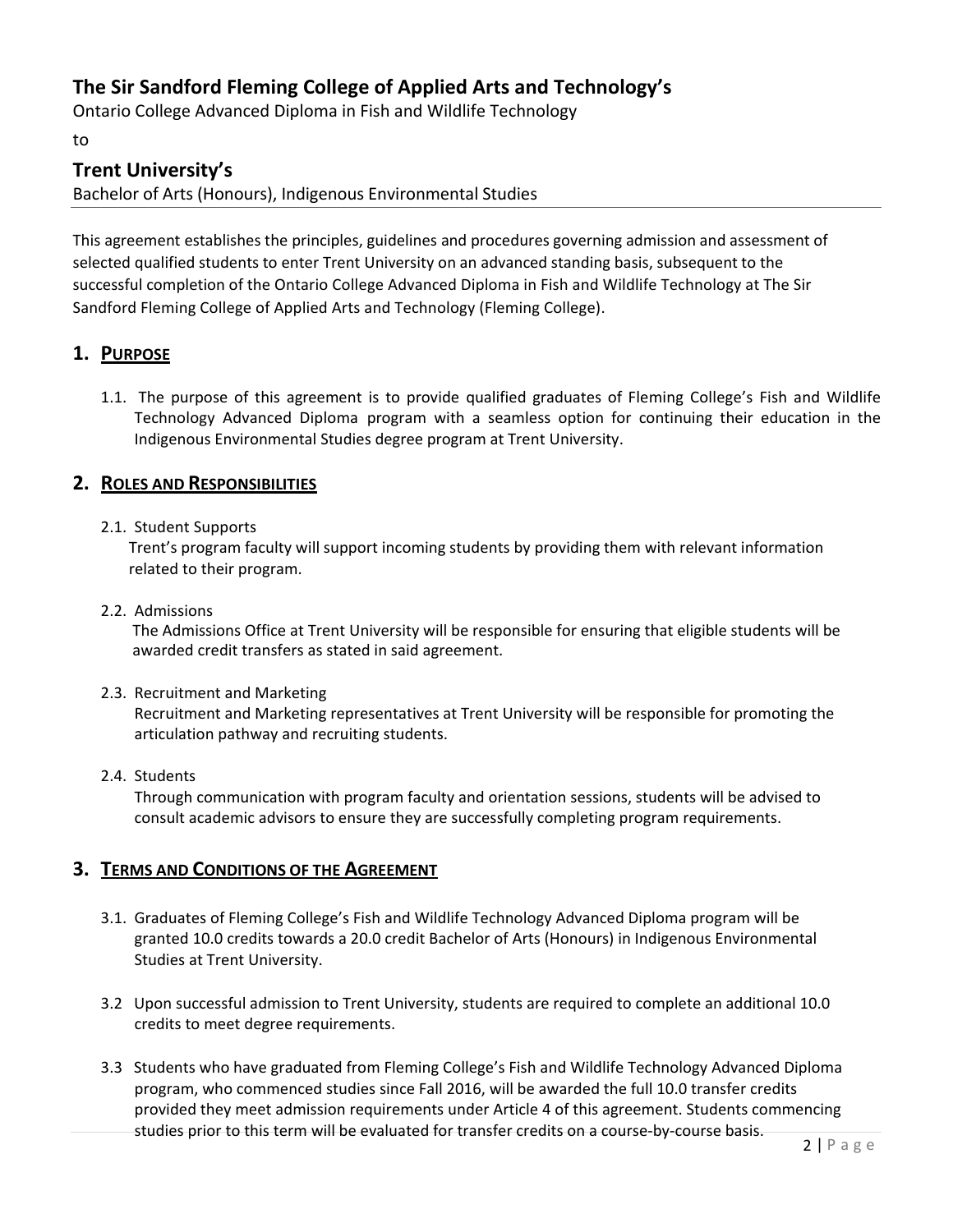## **4. ADMISSION REQUIREMENTS**

- 4.1. To qualify for this agreement, students must have:
	- successfully completed Fleming College's Fish and Wildlife Technology Advanced Diploma;
	- a minimum overall average of 75%.
- 4.2. Students must meet all specific admission and enrollment standards, and requirements for the program and will be accepted subject to capacity if applicable.

# **5. TRANSFER OF CREDITS**

5.1. Students who are eligible, graduating from Fleming College's Fish and Wildlife Technology Advanced Diploma program with a minimum average of 75%, will be granted 10.0 credits towards the successful completion of a 20.0 credit Bachelor of Arts (Honours) in Indigenous Environmental Studies at Trent University. Credits will be transferred as follows:

| <b>Course equivalency Block at</b>                                                      | <b>Credits</b> |
|-----------------------------------------------------------------------------------------|----------------|
| <b>Trent University</b>                                                                 | received       |
| ERSC 1010H - Environmental Science and Sustainability                                   | 0.5            |
| ERSC 1020H - Cases in Environment and Sustainability                                    | 0.5            |
| ERSC-GEOG-BIOL 2080H - Natural Science Statistics                                       | 0.5            |
| ERSC-GEOG 2090H - Introduction to Geographical Information Systems                      | 0.5            |
| ERSC 2230H - Environmental Assessment: Sampling and Analysis                            | 0.5            |
| ERSC 2240H - Ecological Assessment for Natural Resource Management                      | 0.5            |
| ERSC-BIOL 2260H - Introductory Ecology                                                  | 0.5            |
| ERST-CAST 2520H - Natural Resource Management: Theory and Comparative Cases             | 0.5            |
| ERST-CAST 2525H - Critical Environmental Thinking: Political Economy and Policy Process | 0.5            |
| ERSC-BIOL 4240H - Fisheries Assessment and Management                                   | 0.5            |
| BIOL 1020H - Foundations of Biodiveristy                                                | 0.5            |
| BIOL 2110H - Biology of Vertebrates                                                     | 0.5            |
| BIOL 3050H - Limnology                                                                  | 0.5            |
| INDG 1001H - The Foundation of Reconciliation                                           | 0.5            |
| WRIT 1001H - Write in Time                                                              | 0.5            |
| 0.5 unassigned Biology credit at the 2000 level                                         | 0.5            |
| 0.5 unassigned Biology credit at the 3000 level                                         | 0.5            |
| 0.5 unassigned Environmental and Resource Science credit at the 3000 level              | 0.5            |
| 0.5 unassigned Math credit at the 1000 level                                            | 0.5            |
| 0.5 unassigned Science credit at the 1000 level                                         | 0.5            |

5.2. As these credits recognize areas covered in Fleming College's Fish and Wildlife Technology Advanced Diploma program rather than the completion of Trent University courses, numerical grades will not be recorded on the Trent transcript. Completion of these credits will be recognized with a pass grade.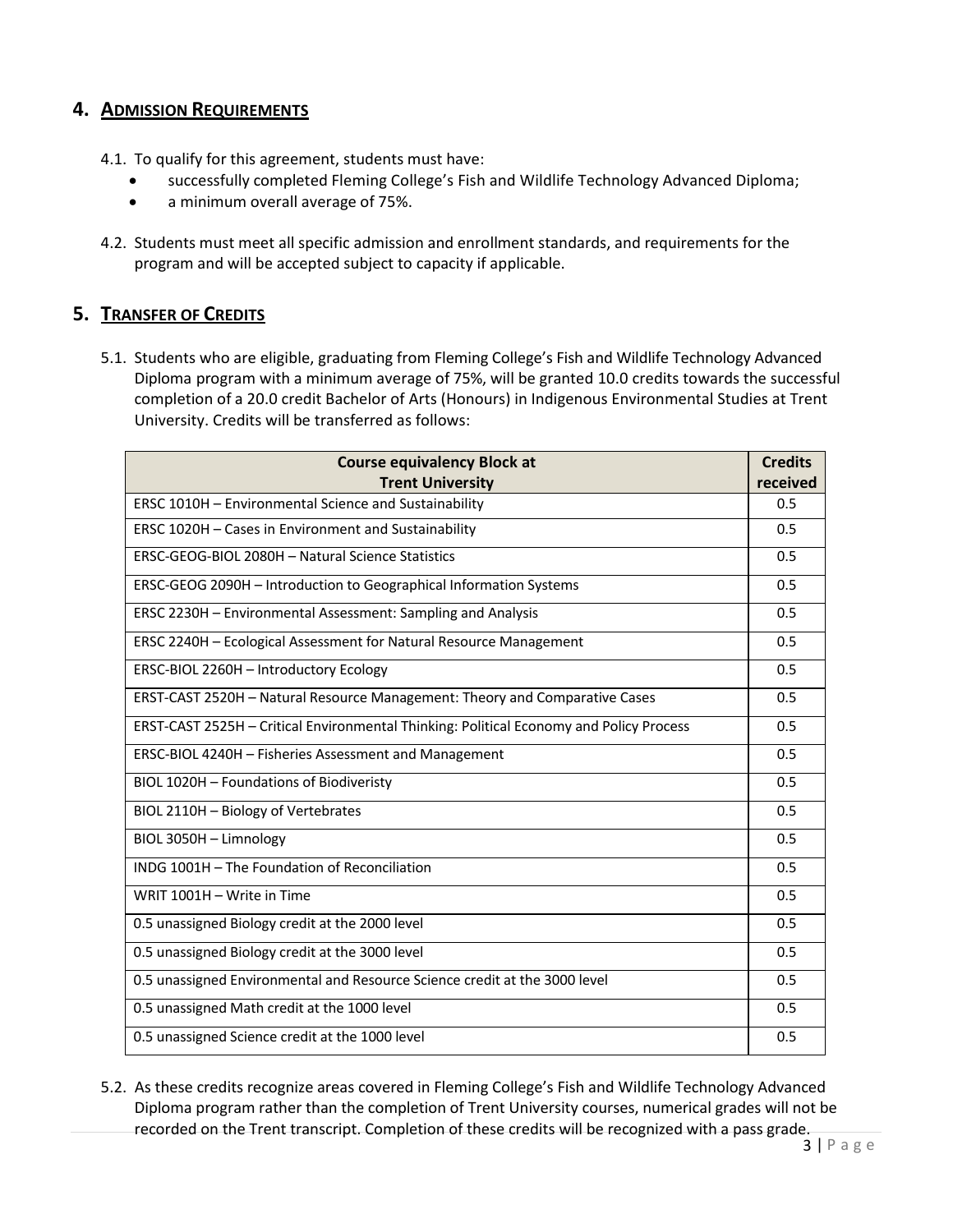#### **6. PROGRAM AND GRADUATION REQUIREMENTS**

- 6.1. Upon admission to the Bachelor of Arts (Honours) at Trent, students must satisfy all general education, graduation and major requirements as outlined in the University's undergraduate calendar. If a student does not have the foundation or skills to enroll in an upper level course because of a lack of the appropriate introductory course(s), any necessary prerequisite course(s) will be required.
- 6.2. If a student transfers to a different degree program, all transfer credits outlined in this agreement may not apply to the new degree program. It is the student's responsibility to consult an academic advisor, and to notify the Registrar's Office of any program changes.
- 6.3. To satisfy the requirements of Trent's Bachelor of Arts (Honours) in Indigenous Environmental Studies, students will need to complete specific courses to meet program requirements in addition to the courses they have already been granted from Fleming College. Program requirements are subject to change annually and the Academic Calendar should be consulted for all degree requirements and regulations. [www.trentu.ca/calendar.](http://www.trentu.ca/calendar)

| <b>Program Requirements</b>                                                                | <b>Courses Granted Through</b>       | <b>Courses Students Still Need</b>                      |  |
|--------------------------------------------------------------------------------------------|--------------------------------------|---------------------------------------------------------|--|
|                                                                                            | <b>Transfer Equivalency</b>          | to Take                                                 |  |
| 5.5 IESS credits consisting of IESS 1001H, 2601Y, 3631H,                                   |                                      | IESS 1001H, 2601Y, 3631H,                               |  |
| 3632H, 3731H, 3732H, 4730Y, 4741H and 4742H                                                |                                      | 3632H, 3731H, 3732H, 4730Y,                             |  |
|                                                                                            |                                      | 4741H and 4742H                                         |  |
| 1.0 ERSC credit consisting of ERSC 1010H and 1020H                                         | <b>ERSC 1010H and 1020H</b>          |                                                         |  |
| 2.0 INDG credits consisting of INDG 1001H, 1002H and                                       | <b>INDG 1001H</b>                    | INDG 1002H and 3813Y                                    |  |
| 3813Y                                                                                      |                                      |                                                         |  |
| 0.5 credit from BIOL-ERSC 2260H, ERSC 2240H, or ERSC-                                      | <b>ERSC 2240H</b>                    |                                                         |  |
| <b>BIOL 2701H</b>                                                                          |                                      |                                                         |  |
| 1.0 ERST and/or ERSC credit at the 3000 level or beyond                                    | ERSC-BIOL 4240H;                     | ---                                                     |  |
| in addition to the above                                                                   | 0.5 unassigned ERSC 3000 level       |                                                         |  |
| 0.5 ERST, ERSC, or INDG credit in addition to the above                                    | <b>ERSC 2230H</b>                    |                                                         |  |
| 9.5 additional credits                                                                     | BIOL 1020H, 2110H and 3050H;         | 3.0 additional credits                                  |  |
|                                                                                            | ERSC-GEOG-BIOL 2080H;                |                                                         |  |
|                                                                                            | ERSC-GEOG 2090H;                     |                                                         |  |
|                                                                                            | ERSC-BIOL 2260H;                     |                                                         |  |
|                                                                                            | ERST-CAST 2520H and 2525H;           |                                                         |  |
|                                                                                            | WRIT 1001H;                          |                                                         |  |
|                                                                                            | 0.5 unassigned BIOL 2000 level;      |                                                         |  |
|                                                                                            | 0.5 unassigned BIOL 3000 level;      |                                                         |  |
|                                                                                            | 0.5 unassigned MATH 1000 level;      |                                                         |  |
|                                                                                            | 0.5 unassigned SCIE 1000 level       |                                                         |  |
| <b>General University Requirements</b>                                                     |                                      |                                                         |  |
| A minimum of 7.0 credits at the 3000 or 4000 level                                         | 2.0 assigned through transfer credit | Fulfilled through program                               |  |
|                                                                                            |                                      | requirements                                            |  |
| A minimum of 3.0 credits with a grade of 60% leading to<br>majors in different disciplines | Fulfilled through transfer credit    | $---$                                                   |  |
|                                                                                            |                                      |                                                         |  |
| Maximum of 7.0 credits at the 1000 level                                                   | 3.5 assigned through transfer credit | 1.0 required above; Maximum<br>2.5 additional permitted |  |
| Minimum of 0.5 credit from the Approved Indigenous                                         | <b>INDG 1001H</b>                    |                                                         |  |
| <b>Course List</b>                                                                         |                                      |                                                         |  |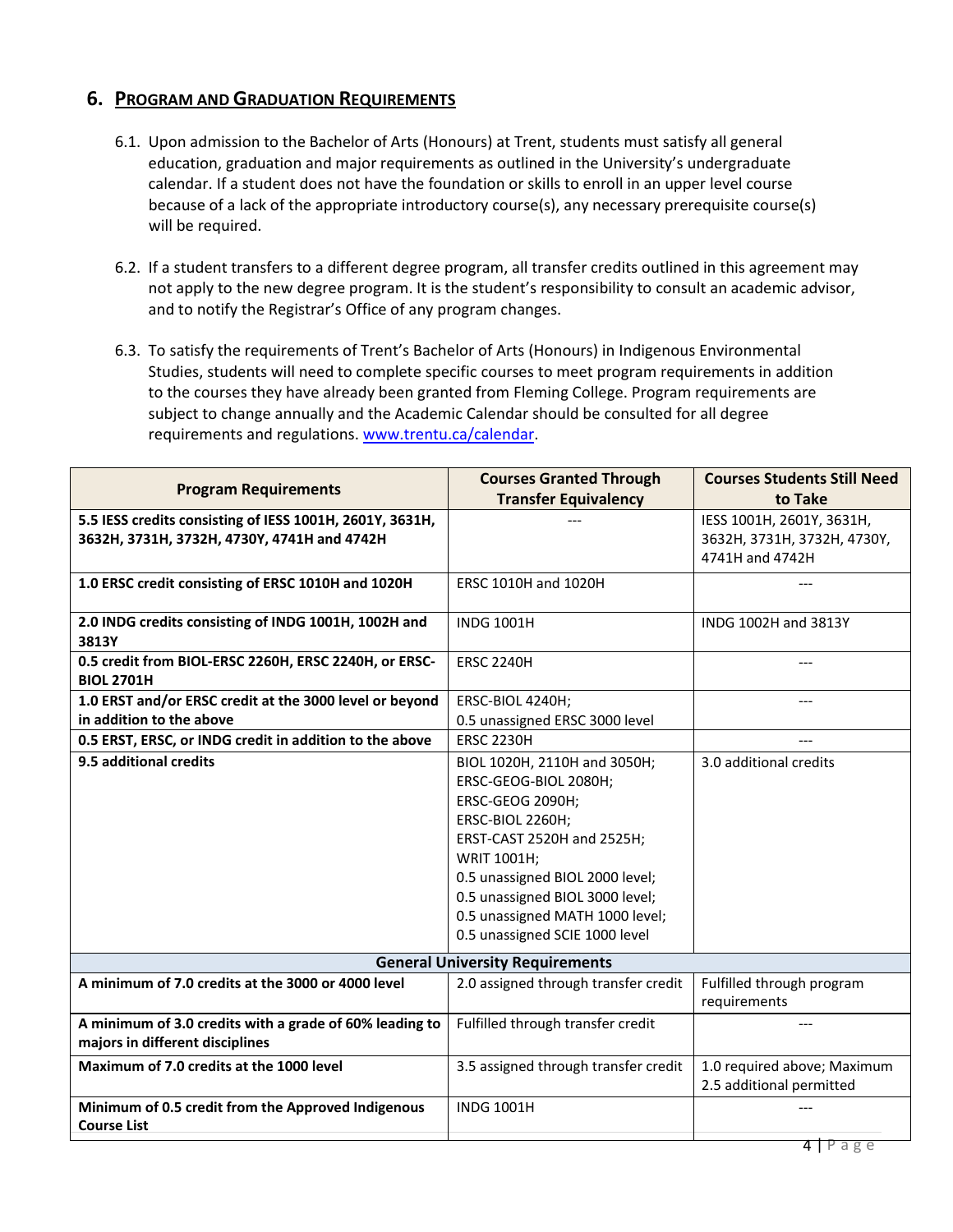- 6.4. Students progressing through this pathway have the opportunity to complete the Bachelor of Science (Honours) in Indigenous Environmental Science, however the completion of more than 10.0 credits at Trent University will be required in order to meet the number of science credits required to meet general university standards.
- 6.5. To complete the program in two academic years, students progressing through this agreement will be allowed to enroll concurrently in IESS 2601Y and IESS 3731H/3732H, or IESS 3731H/3732H and 4741H/4742H.
- 6.6. Completion of required courses will vary on an individual basis based on the flexibility and course options within the Bachelor of Arts (Honours) degree and specific program chosen. Students must achieve the following to fulfill Trent University degree requirements:
	- i. A maximum of 7.0 credits at the 1000 level can count towards the degree;
	- ii. A maximum of 1.0 credit with a D grade (50-59%) in courses in a major or each joint-major or minor;
	- iii. At least 0.5 credit from the Approved Indigenous Course List;
	- iv. 7.0 credits completed at the 3000 or 4000 level through both program requirements and general elective options;
	- v. An overall minimum average of 65% in Trent University courses to obtain an Honours degree;
	- vi. The maximum credits in a discipline that can count towards the degree is 13.0 (Honours degree).

*Note: It is recommended that students transferring into the Bachelor of Arts (Honours) in Indigenous Environmental Studies meet with an Academic Advisor at Trent University prior to completing any course selections.*

#### **7. IMPLEMENTATION AND REVIEW**

This agreement is subject to review whenever either party makes curricular changes that impact the agreement. When a change occurs, the program departments will notify their respective articulation designates so that the agreement can be updated. Articulation designates at each institution will review the agreement annually to ensure it is current. This Agreement may be terminated by either party. In this case, notice of one year is required. In the event of termination of the Agreement, every effort will be made to ensure that students currently enrolled in the program will not be affected.